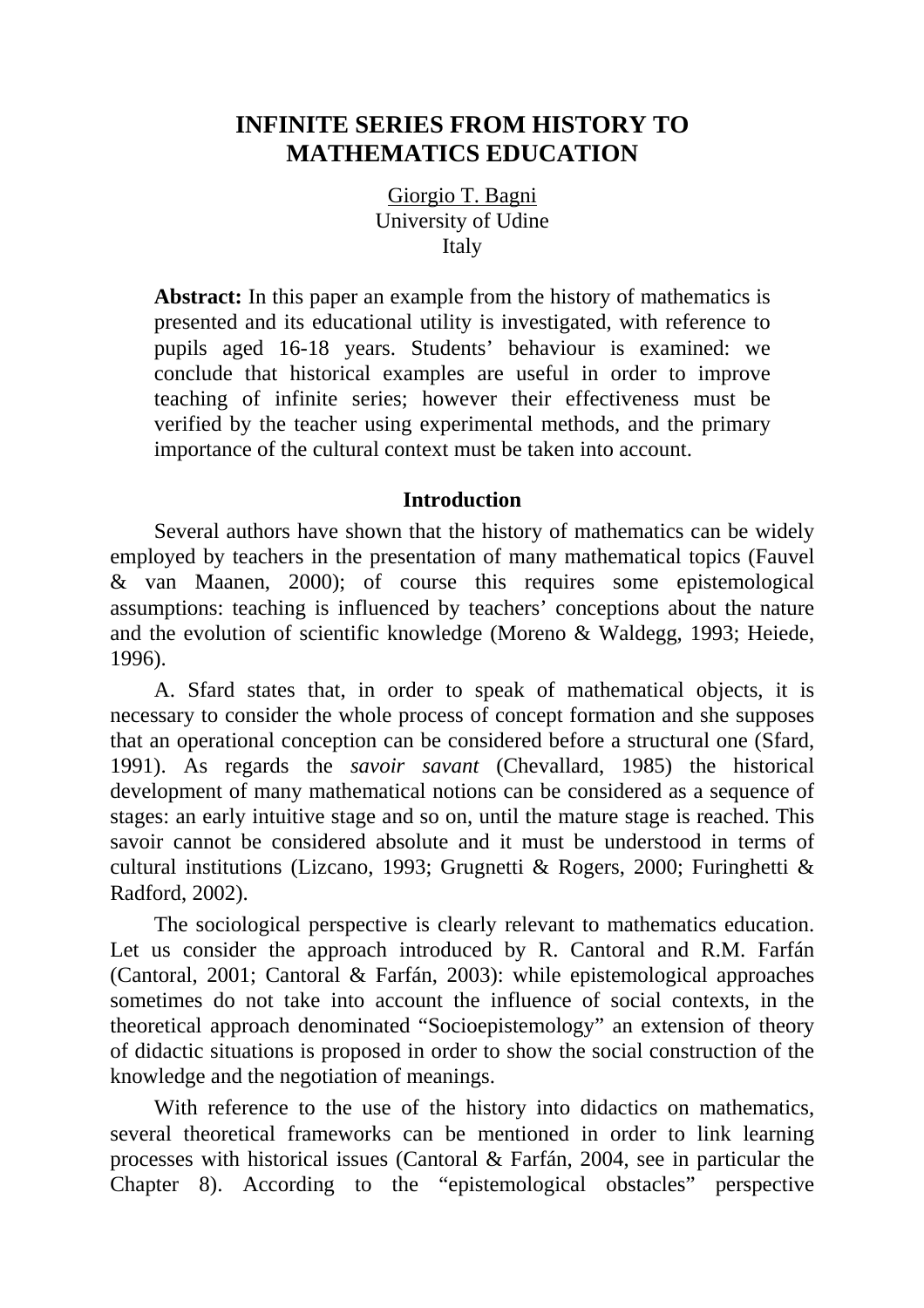(Brousseau, 1983), a goal of historical study is finding systems of constraints (*situations fondamentales*) that must be studied in order to understand existing knowledge, whose discovery is connected to their solution (Radford, Boero & Vasco 2000, p. 163). It seems that this perspective is characterised by an epistemological assumption: the reappearance in teaching-learning processes of the obstacles encountered by mathematicians in the past. Nevertheless, historical data must be considered nowadays and several issues are connected with their interpretation, again based upon our cultural institutions and beliefs (Gadamer, 1975); according to Radford's socio-cultural perspective, knowledge is linked to activities of individuals and this is strictly related to cultural institutions; knowledge is not built individually, but in a wider social context (Radford, Boero & Vasco, 2000).

In this work we shall discuss the introduction of infinite series by using some well known historical examples (concerning the history of the Calculus see: Edwards, 1994; Hairer & Wanner, 1996). When we introduce infinite series, we must keep in mind that a sum of infinitely many addends is frequently considered by pupils as "infinitely great" (Bagni, 2000a) so first of all we must overcome the misconception "infinitely many addends, infinitely great sum".

Of course it is possible to employ several visual representations (see the picture: the big square, whose side's length is 1, is divided into a sequence of triangles so that it is possible to state:  $+\frac{1}{4}+\frac{1}{8}+\frac{1}{16}+\frac{1}{32}+\frac{1}{64}+...=$ 32 1 16 1 8 1 4 1  $\frac{1}{2} + \frac{1}{4} + \frac{1}{8} + \frac{1}{16} + \frac{1}{32} + \frac{1}{64} + \dots = 1$ . But the educational use of visual registers can cause problems, particularly if pupils' ability to coordinate representation registers is lacking: Duval, 1995; D'Amore, 2001).



The history of mathematics can help us to direct our pupils correctly; for instance, we can mention Zeno of Elea (490-430 BC) and his famous paradox of Achilles and of the Turtle: it is well known that it lead us to consider a convergent geometric series. This example can be very useful and through this, implicitly, we present a sum of infinitely many addends that cannot exceed a finite number. Unfortunately some misunderstandings can arise: in particular, pupils could notice that addends, in that case, are indefinitely small and this condition can be considered wrongly as a sufficient one for the convergence of an infinite series (the harmonic series, studied in the  $14<sup>th</sup>$  century by Nicole Oresme is useful for overcoming this mistake: Anglin, 1994, p. 134).

We shall present some historical examples that can be employed in classroom practice; then we shall examine students' reactions in a brief experimental survey.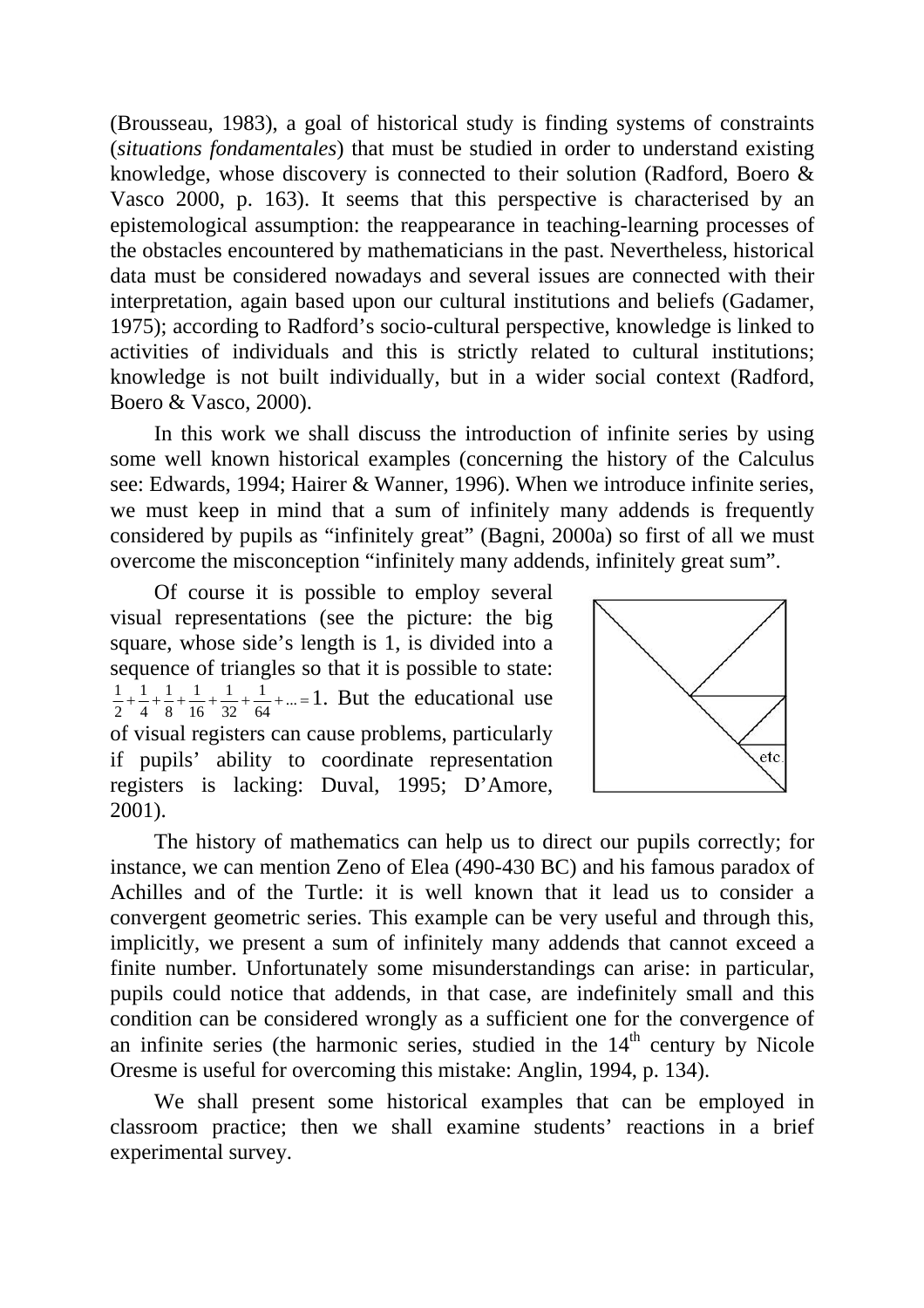### **Infinite series: historical remarks**

 Ut non-finitam Seriem finita cöercet, Summula, & in ullo limite limes adest: Sic modico immensi vestigia Numinis haerent Corpore, & angusto limite limes abest. Cernere in immenso parvum, dic, quanta voluptas! In parvo immensum cernere, quanta, Deum!

Jakob Bernoulli (*Ars Conjectandi*, 1713)

A first notion of infinite series may well have a very ancient source: Aristotle himself implicitly underlined that the sum of a series of infinitely many addends (potentially considered) can be a finite quantity (*Physics*, III, VI, 206 b, 1-33). In his *Quadratura parabolæ*, Archimedes considered (implicitly, once again) a geometric series. Several centuries later, Andreas Tacquet (1612-1660) noticed that the passage from a "finite progression" to an infinite series would be "immediate" (Loria, 1929-1933, p. 517); but such a passage is crucial, from the epistemological point of view. In fact, Tacquet made reference to ancient mathematics without any historical contextualization: Greek conceptions strictly distinguished actual and potential infinity (mathematical infinity, following Aristotle, was accepted only in a potential sense so it is meaningless to suppose any explicit consideration of infinite series. Tacquet's position, too, must be contextualised: we cannot suppose the presence of our epistemological awareness in the  $17<sup>th</sup>$  century; it is necessary to take into account either the period in which the original work was written or the period of its edition or comment: Barbin, 1994; Dauben & Scriba, 2002).

In particular, we are going to examine a well-known indeterminate series. In 1703, Guido Grandi (1671-1742) noticed that from the infinite series 1−1+1− 1+... it is possible to obtain 0 or 1:

$$
(1-1)+(1-1)+(1-1)+(1-1)+... = 0+0+0+0+... = 0
$$
  

$$
1+(-1+1)+(-1+1)+(-1+1)+... = 1+0+0+0+... = 1
$$

The sum of the alternating series =  $1-1+1-1+...$  was considered  $\frac{1}{2}$  by Grandi (and by several mathematicians in the  $18<sup>th</sup>$  century). According to him, the proof can be based upon the following expansion expressed using modern notation (nowadays accepted if and only if  $|x| < 1$ ):

$$
\frac{1}{1+x} = \sum_{i=0}^{+\infty} (-x)^i = 1 - x + x^2 - x^3 + \dots
$$

From  $x = 1$  (and this is *not* correct!) we should have:  $1-1+1-1+\dots = \frac{1}{2}$ .

From an educational point of view, it can be noticed that this (wrong) result can be achieved by the (wrong) procedure: from *s* = 1−1+1−1+... we should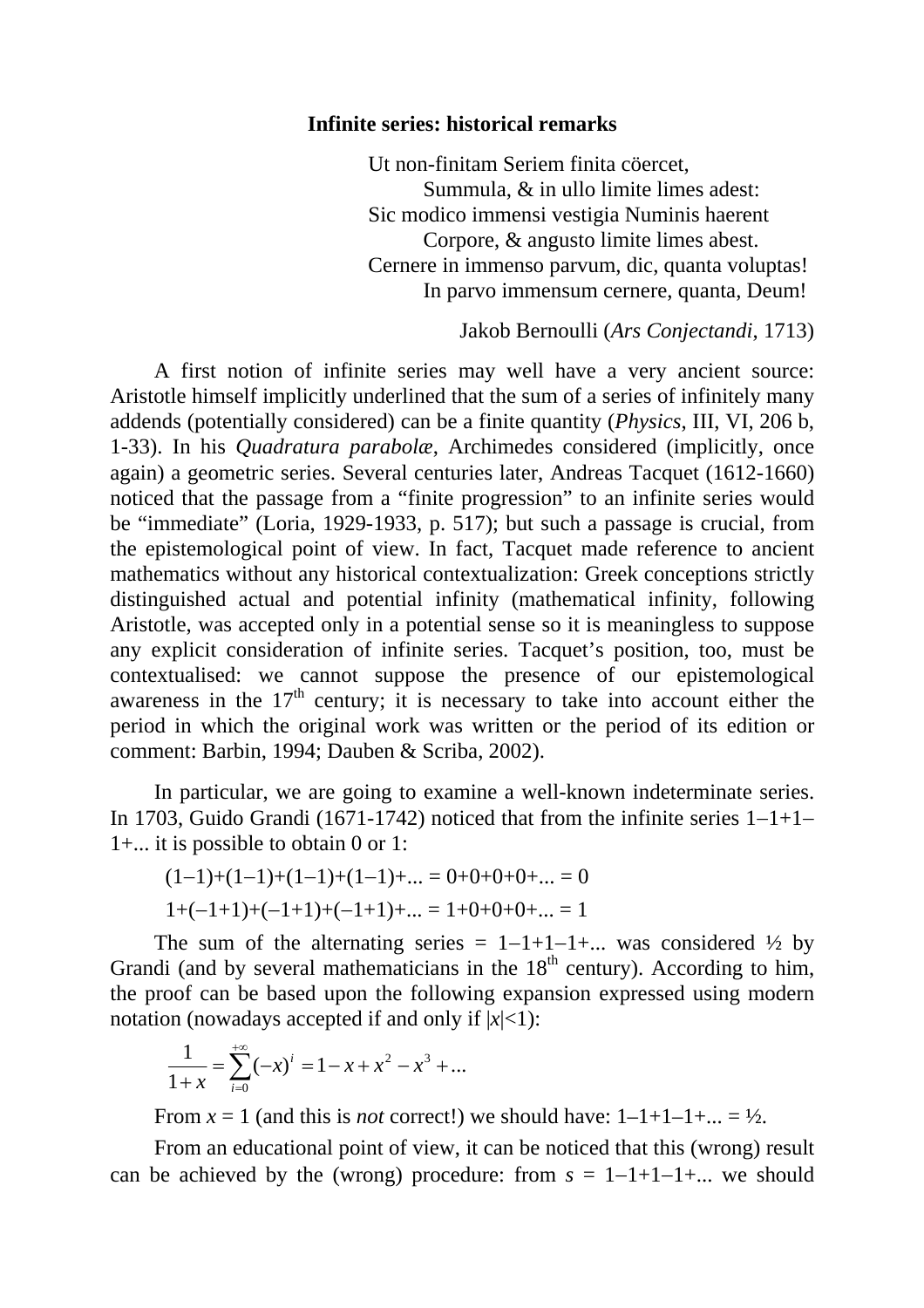have:  $s = 1-(1-1+1-...)$  and  $s = 1-s$ , so  $s = \frac{1}{2}$ . Of course, nowadays, this procedure cannot be accepted: it is clearly based upon an incorrect use of arithmetical properties and upon the implicit statement that 1−1+1−1+... is a number *s*, and we know that this is false.

Euler and Fourier also thought that  $1-1+1-1+... = \frac{1}{2}$ ; Gottfried Wilhelm Leibniz (1646-1716) studied Grandi's series and wrote to Jacopo Riccati (1676- 1754):

"I do not know if Mr. Count Riccati and Mr. Zendrini have looked at the question if 1−1+1−1 etc. is ½, as Grandi stated, in someway correctly. In fact  $1/(1+x)$  is  $1-x+xx-x^3+x^4-x^5$  etc. so if *x* is 1, we have  $1/(1+1) = 1-1+1-$ 1+1−1 etc. = ½. It seems that it is clearly absurd. In *Acta Eruditorum Lipsiae* I think I have solved this problem" (letter probably written in 1715: Michieli, 1943, p. 579; in this paper translations are ours).

Leibniz studied Grandi's series in some letters (1713-1716) to Christian Wolf (1678-1754); he introduced the "probabilistic argument", that influenced Johann and Daniel Bernoulli.



Leibniz noticed that if we "stop" the infinite series  $1-1+1-1+...$ , it is possible to obtain 0 or 1 with the same "probability". So the most probable value is the average between 0 and 1, that is  $\frac{1}{2}$ . Leibniz conceded that "his argument" was more metaphysical than mathematical, but went on to say that there was more metaphysical truth in mathematics than was generally recognized" (Kline, 1972, p. 446; Leibnitian letters to Wolf were published in *Acta Eruditorum Lipsiae*, Tom. V. ab an. 1711 ad an. 1719 Epist. G.G.L. ad V. claris. Ch. Wolfium).

Lagrange and Poisson also accepted that argument; Pierre de Varignon (1654-1722) noticed that in order to state:

$$
\frac{1}{a+b} = \frac{1}{a} - \frac{b}{a^2} + \frac{b^2}{a^3} - \dots + \dots
$$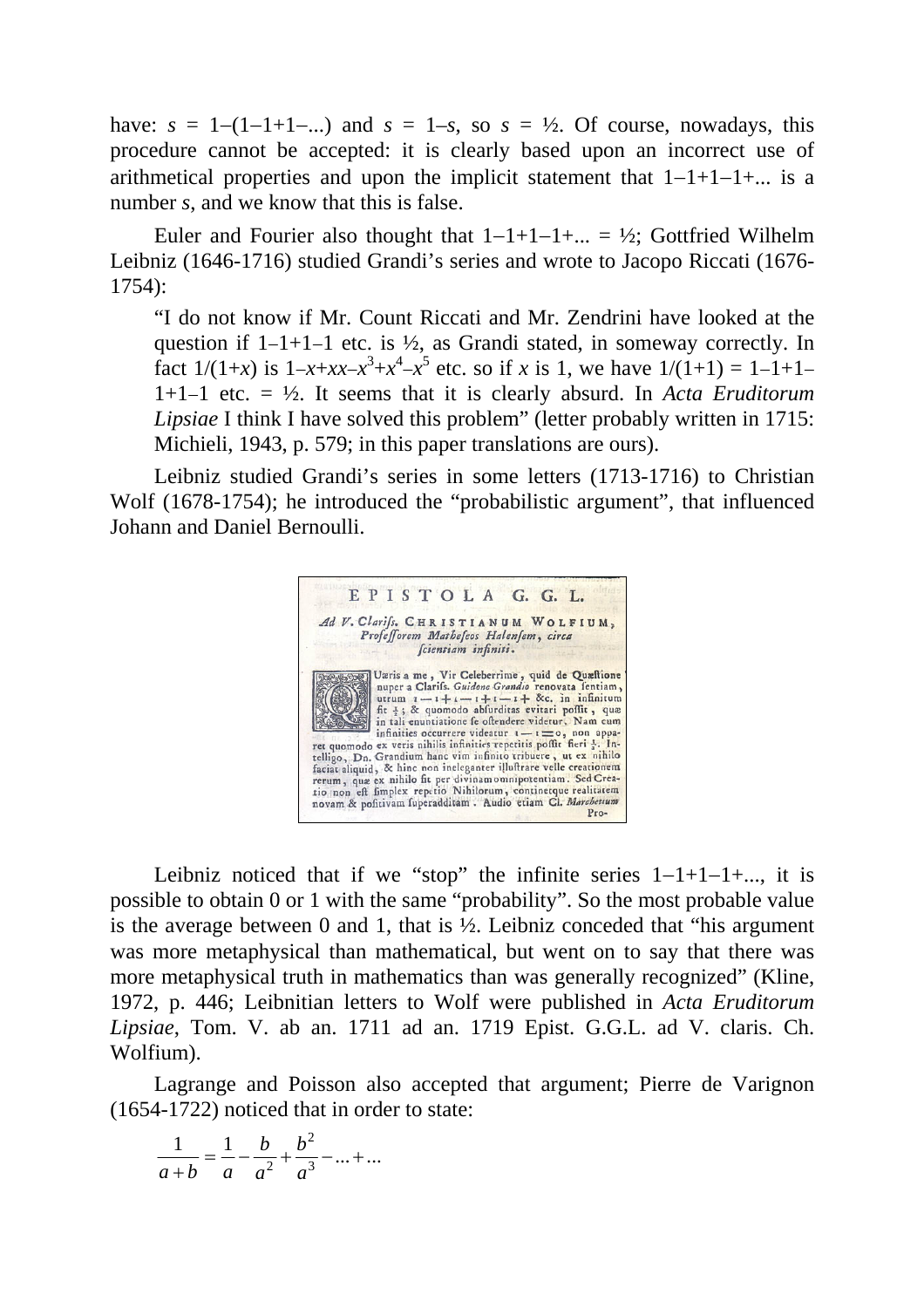the condition  $b \le a$  is needed (Loria 1929-1933, p. 673), while the convergence of Grandi's series to  $\frac{1}{2}$  can be obtained by  $a = b = 1$ . Varignon's note can be interpreted as a first consideration of the role of convergence.

Jacopo Riccati criticised the convergence of Grandi's series to ½; in *Saggio intorno al sistema dell'universo* (1754), he wrote:

"Grandi's argument is interesting, but wrong because it causes contradictions. Let us consider  $n/(1+1)$  and, by the common procedure, build *n*−*n*+*n*−*n* etc. =  $n/(1+1)$ . If it is remembered that  $1-1 = n-n$ , or  $1+n =$  $n+1$ , we have, in this series and in Grandi's, that there is the same quantity of zeroes" (Riccati, 1761, I, p. 87).

Riccati's argument deserves a remark; he writes  $\frac{1}{2} = 1 - 1 + 1 - 1 + ...$ , "by the common procedure", then he introduces the infinite series:  $n/2 = n-n+n-n+...$ Let us compare the considered series; we can write:

$$
s = 1 - 1 + 1 - 1 + 1 - 1 + \dots = (1 - 1) + (1 - 1) + (1 - 1) + \dots = 0 + 0 + 0 + \dots
$$
  
\n
$$
s' = n - n + n - n + n - n + \dots = (n - n) + (n - n) + (n - n) + \dots = 0 + 0 + 0 + \dots
$$

Through this, Riccati concludes that Grandi's procedure is incorrect. Nowadays, this argument cannot be accepted (it is based upon the "common procedure" referred to indeterminate series). However, Riccati's conclusion is correct:

"The mistake is caused by the use of a series from which it is impossible to get any conclusion. In fact, it doesn't happen that if we stop this series, the following terms can be neglected in comparison with preceding terms; this property is verified only for convergent series" (Riccati, 1761, I, p. 86).

So Riccati's statement can be related to ideas that mathematicians were going to point out in the 18th century; finally, in *Disquisitiones generales circa seriem infinitam* Carl Friedrich Gauss (1777-1855) considered the notion of convergence correctly.

## **Infinite series: a brief experimental survey**

In the first paragraph, we outlined the theoretical frameworks by Brousseau and by Radford: we underlined that they are based upon different epistemological assumptions and we pointed out the necessity of an adequate consideration of original cultural contexts in introducing history into the classroom, in order to present a sense of historical development to the pupils correctly. Besides these theoretical issues, and whatever perspective we are going to choose, the introduction of historical remarks in mathematics education must be carefully controlled.

The consideration of infinite series can cause inconsistencies in students' minds (for instance, if a pupil considers an infinite series as an arithmetical operation, the absence of the sum of Grandi's series can cause many doubts). It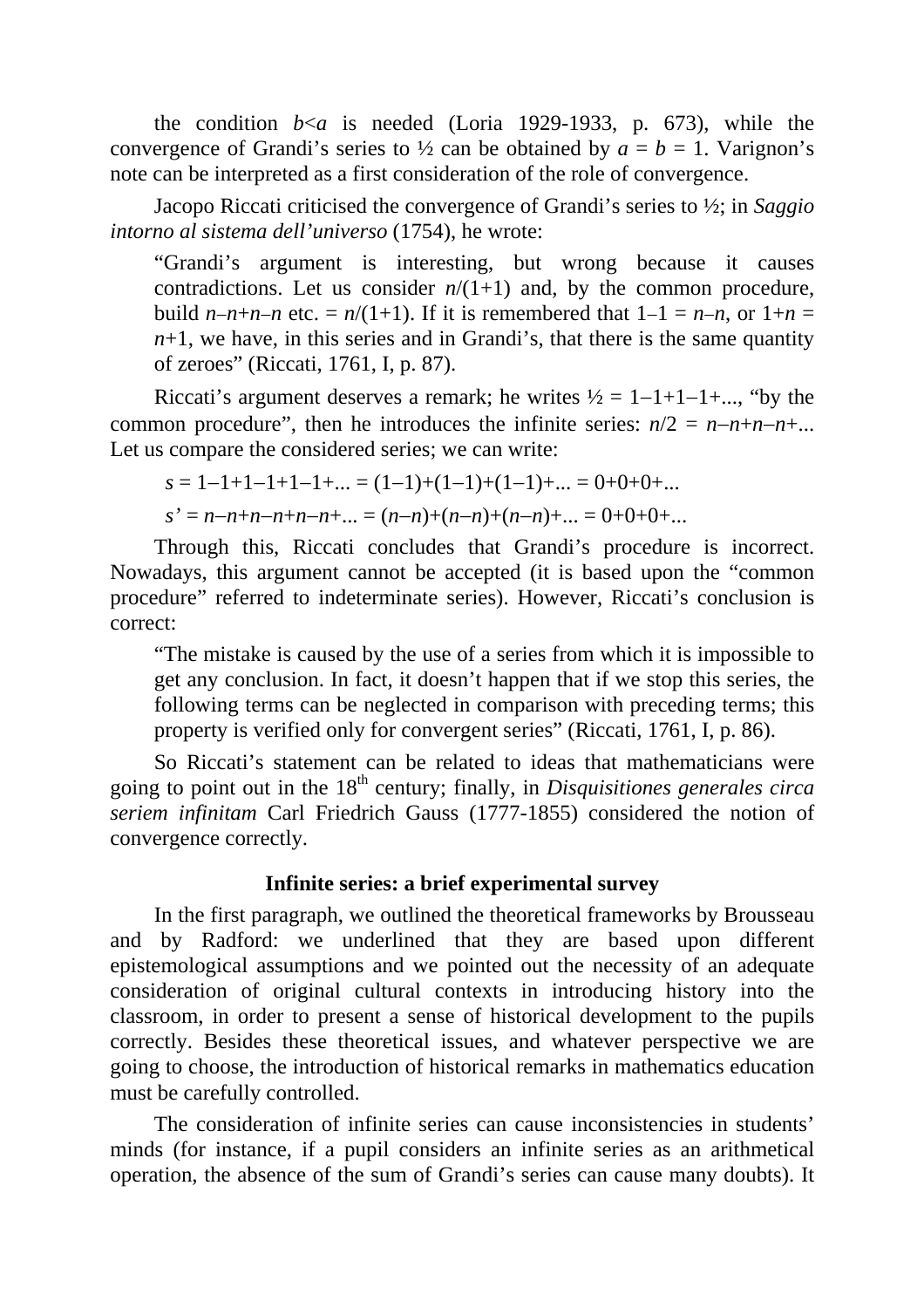is important to point out that it is not enough to consider at the same time two conflicting statements in order to develop in pupils' minds the awareness of an inconsistency and the necessity of second thoughts (Schoenfeld, 1985): the perception of some mutually conflicting elements does not always imply the perception of the situation as a problematic one (Tirosh, 1990).

Our aim is the study of some pupils' reactions to stimulations provided by historical elements in order to point out their influence upon learning. For instance, are our pupils' reactions and arguments similar to reactions noticed in mathematicians in history (Tall & Vinner, 1981)? In particular, we shall briefly consider pupils' opinions regarding Grandi's series.

A test was proposed to students of two third-year *Liceo Scientifico* classes (pupils aged 16-17 years), total 45 pupils, and of two fourth-year *Liceo scientifico* class (pupils aged 17-18 years), in Treviso (Italy), 43 pupils (total: 88 pupils). Their mathematical curricula were traditional: in all classes, at the moment of the test, pupils did not know infinite series; they knew the concept of infinite set (the researcher was not the mathematics teacher of the pupils, however, he was present in the classroom with the teacher and the pupils; the experience took place during a lesson in the classroom).

We gave the following card to every student (time allowed: 10 minutes; no books or calculators allowed):

|                                                                                       | In 1703, the mathematician Guido Grandi studied the addition: $1-1+1-1+$ |    |     |  |
|---------------------------------------------------------------------------------------|--------------------------------------------------------------------------|----|-----|--|
| (addends, infinitely many, are always $+1$ and $-1$ ). What is your opinion about it? |                                                                          |    |     |  |
| <b>Answers</b>                                                                        | the result is 0                                                          | 26 | 29% |  |
|                                                                                       | the result is 1                                                          | 3  | 4%  |  |
|                                                                                       | the result can be either $0$ or $1$                                      | 18 | 20% |  |
|                                                                                       | the result is $\frac{1}{2}$                                              | 4  | 5%  |  |
|                                                                                       | the result is infinite                                                   | 2  | 2%  |  |
|                                                                                       | the result does not exist                                                | 5  | 6%  |  |
|                                                                                       | no answer                                                                | 30 | 34% |  |

First of all, let us underline that the greater part of the pupils interpreted this question as an implicit request to calculate the "sum" of the considered infinite series. Only 5 students (6%) explicitly stated that it is impossible to calculate the sum of Grandi's series (and their answers were not provided with clear justifications); it should be remembered that 18 pupils, 20%, gave two "results"; 35 pupils (40%) gave a "result" (a finite or an infinite one). Many pupils gave no answer (34%).

Several students justified their answers in some interviews. Concerning pupils that stated that the sum of the infinite series  $1-1+1-1+...$  is 0, some of them made reference to an argument by Grandi himself, quoted by Riccati, too: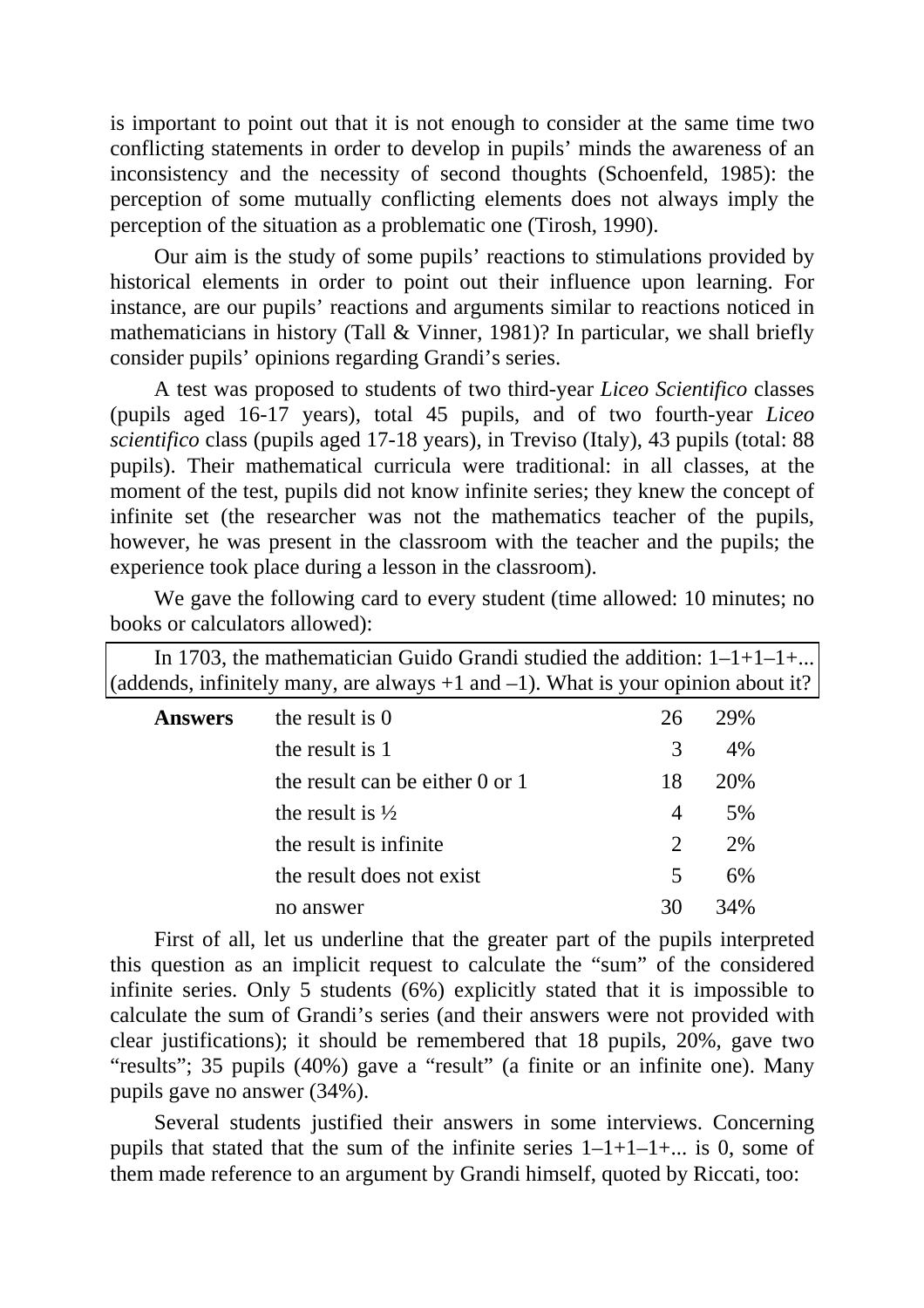"If I always want to add 1 and  $-1$ , I can write  $(1-1)+(1-1)$  and so I can couple 1 and  $-1$ : so I am going to add infinitely many 0: I obtain 0" (Marco, third year, and 15 other pupils).

Students that stated that the sum of the considered series is ½ made reference to justifications similar to the argument by Leibniz-Wolf; for instance:

"If I add the numbers I have  $1, 0, 1, 0$  and always 1 and 0. The average is  $\frac{1}{2}$ " (Mirko, fourth year).

Audio-recorded material and transcriptions allowed us to point out a salient short passage (1 minute and 35 seconds, 9 utterances; following Linell, an utterance is a "stretch of continuous talk by one person, regardless of length and structure": Linell, 1998, p. 160; original utterances are in Italian):

[1] Researcher: "Why did you write that the result is ½?"

- [2] Mirko: "Oh, well, I start with 1, so I have 0, then 1, 0 and so on. There are infinitely many  $+1$  and  $-1$ ."
- [3] Researcher: "That's true, but how can you say  $\frac{1}{2}$ ?"
- [4] Mirko: "If I add the numbers, I obtain 1, 0, 1, 0 and always 1 and 0. The average is  $\frac{1}{2}$ ."

[5] Researcher: "And so?"

- [6] Mirko: "The numbers that I find are 1, 0, and 1, 0, and 1, 0 and so on: clearly, every two numbers, one of them is 0 and one of them is 1. So these possibilities are equivalent and their average is ½."
- [7] Mirko: [after 12 sec.] "Perhaps my answer is strange, or wrong, but I don't see a different correct result: surely both the results 0 and 1 are wrong. If I say that the result is one of that numbers, for instance 1, I forget all the other numbers, an infinite sequence of  $0.$ "
- [8] Researcher: "So in your opinion both 0 and 1 cannot be considered the correct answer."
- [9] Mirko: "Alright, and in this case what is the result? I wrote that  $\frac{1}{2}$  is the results of the operation because  $\frac{1}{2}$  is the average, so it is a number that, in a certain sense, contains either 0 or 1."

Let us point out a consideration: Mirko stated that "every two numbers, one of them is 0 and one of them is 1" (utterance [4]) and "the average (…) is a number that, in a certain sense, contains either 0 or 1"(utterance [9]). So he did not make explicit reference to the probability: he mainly tried to find a result for the considered "operation". In the  $18<sup>th</sup>$  century, the probabilistic argument was based upon a different remark, according to which if we "stop" the infinite series 1−1+1−1+..., it is possible to obtain 0 or 1 with the same "probability". Let us remember the importance of the probability in the mathematical researches in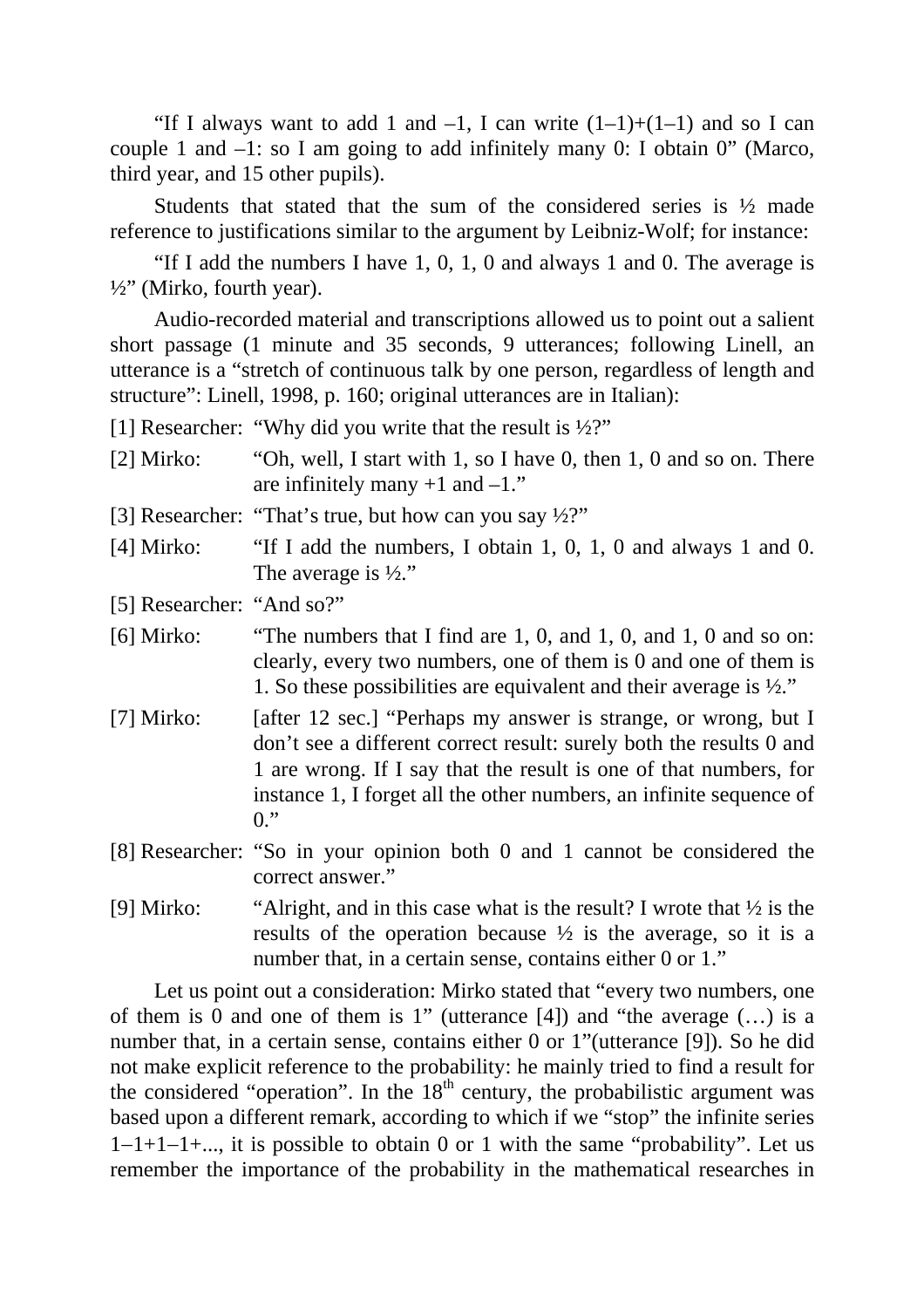the 18th century (for instance, in *Acta Eruditorum 1682-1716*, we find either the quoted Leibnitian letter to Wolf or Bernoulli's *Specimina Artis Conjectandi*).

So really students' justifications are sometimes similar to some examples from the history of mathematics (this seems to bear out a well-known idea in Piaget & Garcia, 1983, according to which historical development and individual development are linked; of course this does not mean that we support this idea in all educational situations); but the cultural context is different from the context that characterised the historical reference: so can we state that Mirko's and Leibniz-Wolf's arguments are referred to the same epistemological obstacle?

## **Final reflections**

"The history of mathematics is not just a box of paints with which one can make the picture of mathematics more colourful, to catch interest of students at their different levels of education; it is a part of the picture itself. If it is such an important part that it will give a better understanding of what mathematics is all about, if it will widen horizons of learners, maybe not only their mathematical horizons (…) then it must be included in teaching."

Torkil Heiede (1996, p. 241)

In this research the considered sample is rather small: it would be necessary to identify clearly sampling criteria and, for example, pre-course intuitions: so we cannot give general results. However we can state that some examples from the history do help with the introduction of an important topic of the mathematical curriculum of High School. This utility cannot be stated uncritically: historical examples clearly stimulated many pupils, but an explicit institutionalisation by the teacher is necessary.

This social aspect is meaningful: let us underline once again that recent works (Cantoral, 2001) suggest a deep study of the interactions of the system professor - student - knowledge, taking into account the social construction of the knowledge: this brings to a revision of the notion of interaction, with reference to the Brousseau's didactical contract. So in order to conclude our reflections, we came back to the theoretical framework mentioned at the beginning of this paper.

According to several researchers (Sfard, 1991), the historical development of a concept can be regarded as the sequence of stages: an early intuitive stage, and a mature stage; as we noticed above, with reference to infinite series, several centuries can pass between these stages. In the early stage the focus is mainly operational; the structural point of view is not a primary one: for example,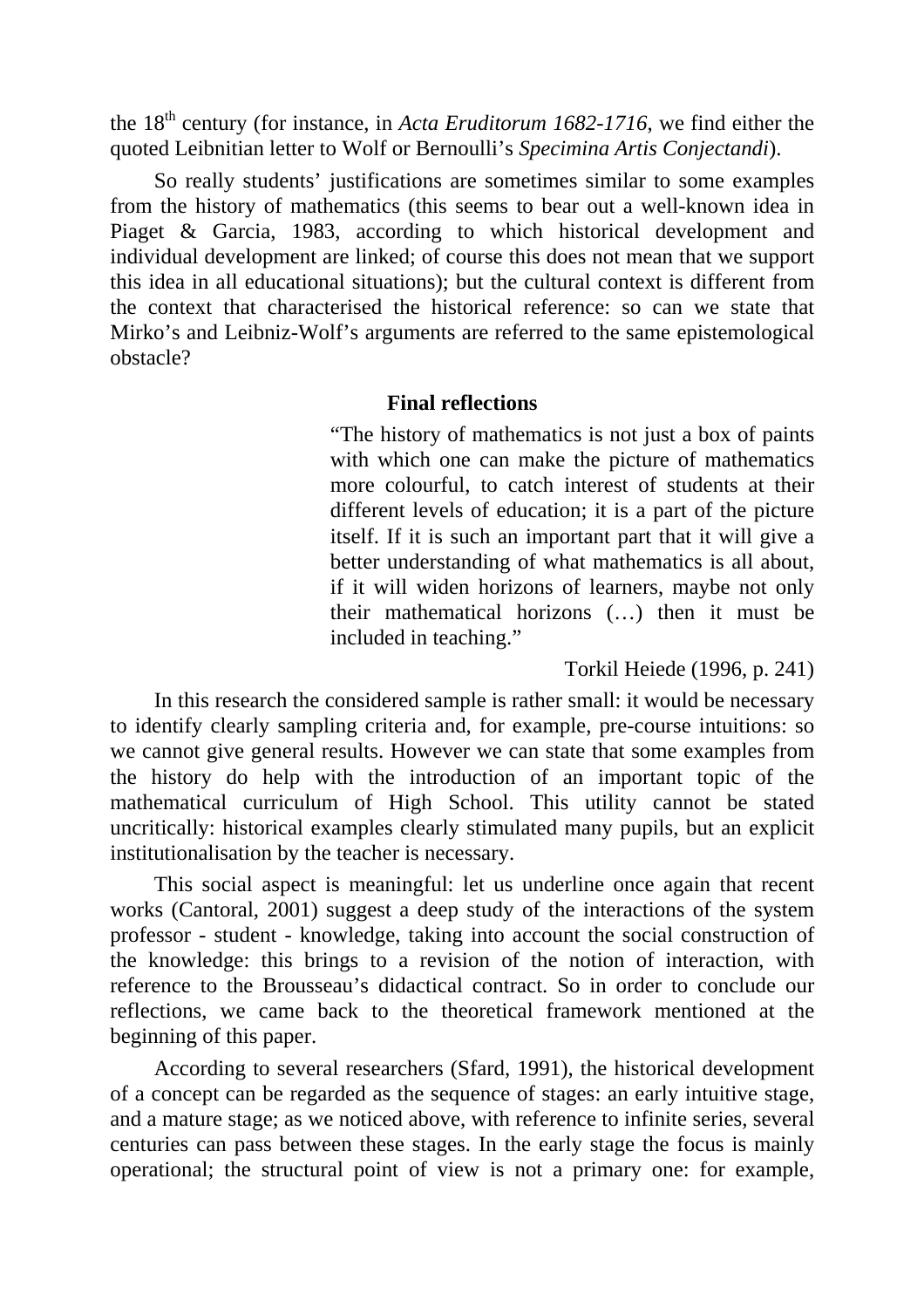concerning infinite series, in this early stage main questions of convergence were not considered. A similar situation can be pointed out from the cognitive point of view: of course, in the early stage pupils approach concepts by intuition, without a full comprehension of the matter. Then the learning becomes better and better, until it is full.

There is a clear analogy between these situations, and some experimental results seem to suggest that in the educational passage from the early stage to the mature one we can see, in pupils' minds, doubts and reactions that we can find in the passage from the early stage to the mature one as regards the *savoir savant*. Naturally, processes of teaching and learning take place nowadays, after the full historical development of the *savoir savant*, regarding both the early and the mature stage. So the *transposition didactique*, whose goal is initially a correct development of intuitive aspects, can also be based upon the results achieved in the mature stage of the development of the *savoir savant* (with regard to teachers, of course, a deep epistemological skill is needed).

Nevertheless, a correct sociological approach points out some difficulties: since an *operational* conception can be considered before a *structural* one (Sfard, 1991, p. 10), as far as infinite series is concerned the passage from an operational conception to a structural one has been really arduous, because of the necessity of some basic notions, like the limit concept. This has relevant consequences for education. For instance, some remarks in the historical part can suggest the following issue: is it reasonable to introduce convergence in schools without prior introduction of the limit notion, since this is what happened historically? In our opinion a crude paralleling of history with learning processes would connect two cultures referring to quite different contexts, so it cannot be used without an adequate consideration of the social and cultural backgrounds (moreover we cannot forget that frequently a better use of the developed systematic structure of mathematics for teaching runs counter to the direct paralleling of history with learning processes).

The introduction of infinite series in the classroom is not simple and several aspects can be considered. Certainly, for instance, embodiment (Lakoff & Núñez, 2000) is one of the most important issues of research into mathematics education and it is relevant to investigate further connections between perceptions and symbols. However it is important to underline that the fundamental work by Lakoff and Núñez is devoted to cognitive aspects: from a strictly epistemological point of view, the crucial point is the passage from finite to infinite; and metaphorical reasoning, very important from the educational point of view, must be controlled by the teacher in order to avoid dangerous misguided generalisations (Bagni, 2000b).

In our opinion, the main problem of the passage from finite to infinite is a cultural one, and historical issues are important in order to approach it (Radford,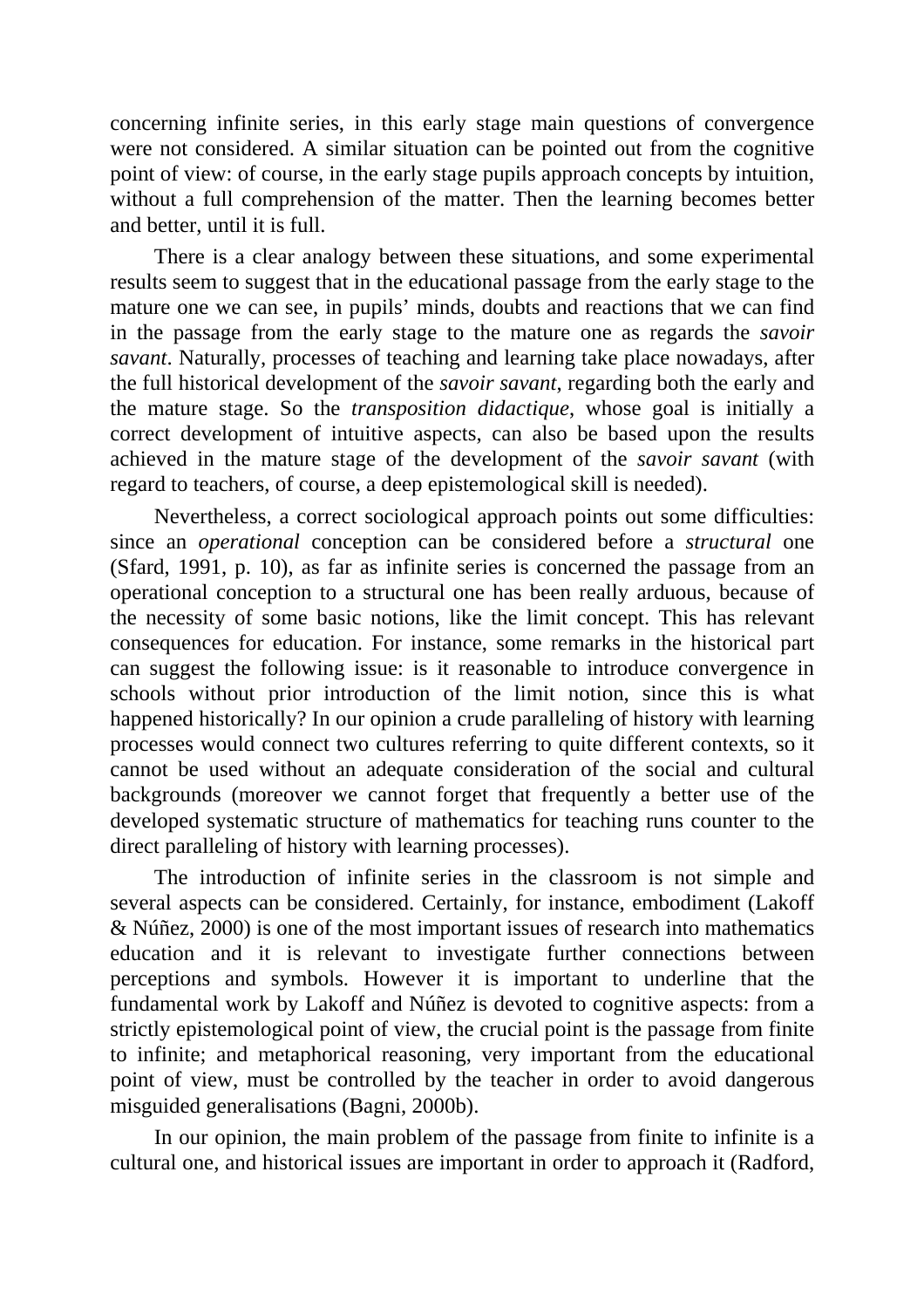1997). Undoubtedly, the historical approach can be considered together with other approaches (e.g. the educational use of visual representations: Duval, 1995). Several questions are still open: for instance, the reading of primary sources can be an important and effective tool, but it needs a clear consideration of the historical evolution of representation registers (Bagni, forthcoming). Concerning the teacher's role, which is also fundamental as far as teacher training is concerned, perspective teachers should be aware of the possibilities connected to the use of the history into education. Further research can be devoted to clarifying the questions mentioned.

### **Acknowledgments**

*The author would like to thank Ricardo Cantoral (Mexico) and Torkil Heiede (Denmark) for the valuable help and for important bibliographical references.* 

### **References**

- Anglin, W.S. (1994), *Mathematics. A Concise History and Philosophy.* Berlin: Springer.
- Bagni, G.T. (2000a), Difficulties with series in history and in the classroom, Fauvel, J. & van Maanen, J. (Eds.), *History in Mathematics Education. The ICMI Study*, Dordrecht: Kluwer Academic Publishers, 82-86.
- Bagni, G.T. (2000b), "Simple" rules and general rules in some high school students' mistakes, *Journal für Mathematik Didaktik*, 21, 2, 124-138.
- Bagni, G.T. (forthcoming), Historical roots of limit notion. Development of its representative registers and cognitive development, *Canadian Journal of Science, Mathematics and Technology Education*.
- Barbin, E. (1994), Sur la conception des savoirs géométriques dans les Éléments de Géométrie, Gagatsis, A. (Ed.), Histoire et enseignement des Mathématiques: *Cahiers de didactique des Mathématiques*, 14-15, 135- 158.
- Brousseau, G. (1983), Les obstacles épistémologiques et les problèmes in mathématiques, *Reserches en Didactique des Mathématiques*, 4, 2, 165- 198.
- Cantoral R. (2001), Sobre la construcción social del pensamiento matemático avanzado, Domínguez J.A. & Sierra M. (Eds.), *Actas de la Semana de las Matemáticas: Tendencias Actuales de las Matemáticas, su Historia y su Enseñanza*, Universidad de Salamanca, España.
- Cantoral, R. & Farfán, R. (2003), Mathematics education: a vision of its evolution, *Educational Studies in Mathematics*, 53, 3, 255-270.
- Cantoral, R. & Farfán, R. (2004), *Desarrollo conceptual del cálculo*. Mexico: Thomson.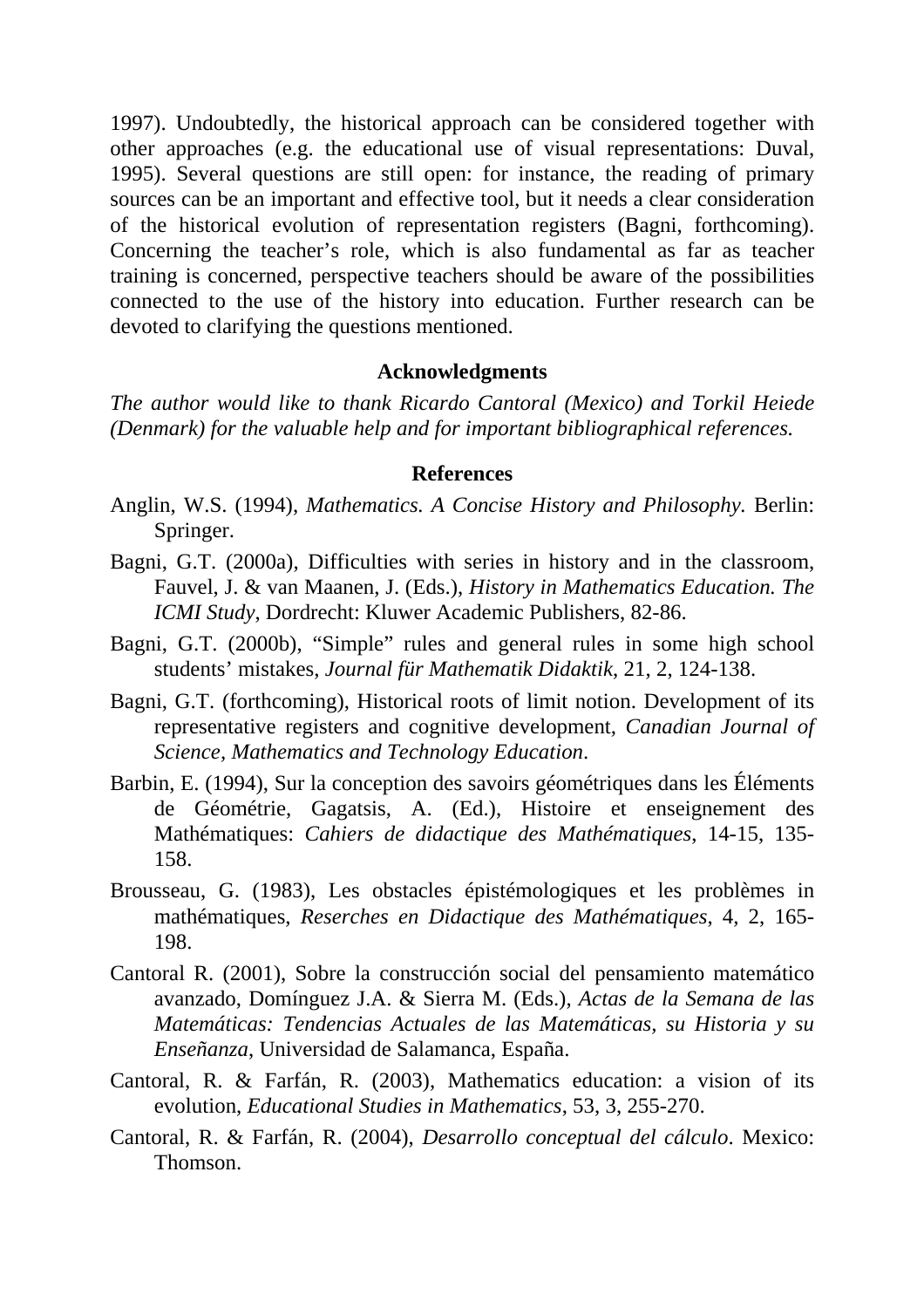- Chevallard, Y. (1985), *La transposition didactique, du savoir savant au savoir enseigné*. Grenoble: La Penseé Sauvage.
- D'Amore, B. (2001), Conceptualisation, registres de représentations sémiotiques et noétique: interactions constructivistes dans l'apprentissage des concepts mathématiques et hypothèse sur quelques facteurs inhibant la dévolution, *Scientia Paedagogica Experimentalis* 38-2, 143-168.
- Dauben, J.W. & Scriba, C.J. (2002), *Writing the history of mathematics: its historical development*. Basel: Birkhäuser.
- Duval, R. (1995), *Sémiosis et pensée humaine. Registres sémiotiques et apprentissages intellectuels*. Paris: Lang.
- Edwards, C.H. Jr. (1994), *The Historical Development of the Calculus*. Berlin: Springer.
- Fauvel, J. & van Maanen, J. (Eds.) (2000), *History in Mathematics Education. The ICMI Study*, Dodrecht, Kluwer.
- Furinghetti, F. & Radford, L. (2002), Historical conceptual developments and the teaching of mathematics: from philogenesis and ontogenesis theory to classroom practice, English, L. (Ed.), *Handbook of International Research in Mathematics Education.* Hillsdale: Erlbaum, 631-654.
- Gadamer, H.-G. (1975), *Truth and method*. New York: Crossroad (2<sup>nd</sup> ed.: 1989).
- Grugnetti, L. & Rogers, L. (2000), Philosophical, multicultural and interdisciplinary issues, Fauvel, J. & van Maanen, J. (Eds.), *History in Mathematics Education. The ICMI Study*, 39-62. Dordrecht: Kluwer.
- Hairer, E. & Wanner, G. (1996), *Analysis by its history*. New York: Springer.
- Heiede, T. (1996), History of mathematics and the Teacher. In Calinger, R. (Ed.), *Vita Mathematica*. The Mathematical Association of America, 231- 243.
- Kline, M. (1972), *Mathematical thought from ancient to modern times*. New York: Oxford University Press.
- Lakoff, G. & Núñez, R. (2000), *Where mathematics come from? How the embodied mind brings mathematics into being*. New York: Basic Books.
- Linell, P. (1998), *Approaching dialogue: talk and interactions in dialogical perspective*. Philadelphia-Amsterdam: John Benjamins.
- Lizcano, E. (1993), *Imaginario colectivo y creación matemática*. Barcelona: Gedisa.
- Loria, G. (1929-1933), *Storia delle matematiche dall'alba delle civiltà al tramonto del secolo XIX*. Torino: Sten (reprint: Milano: Cisalpino-Goliardica, 1982).